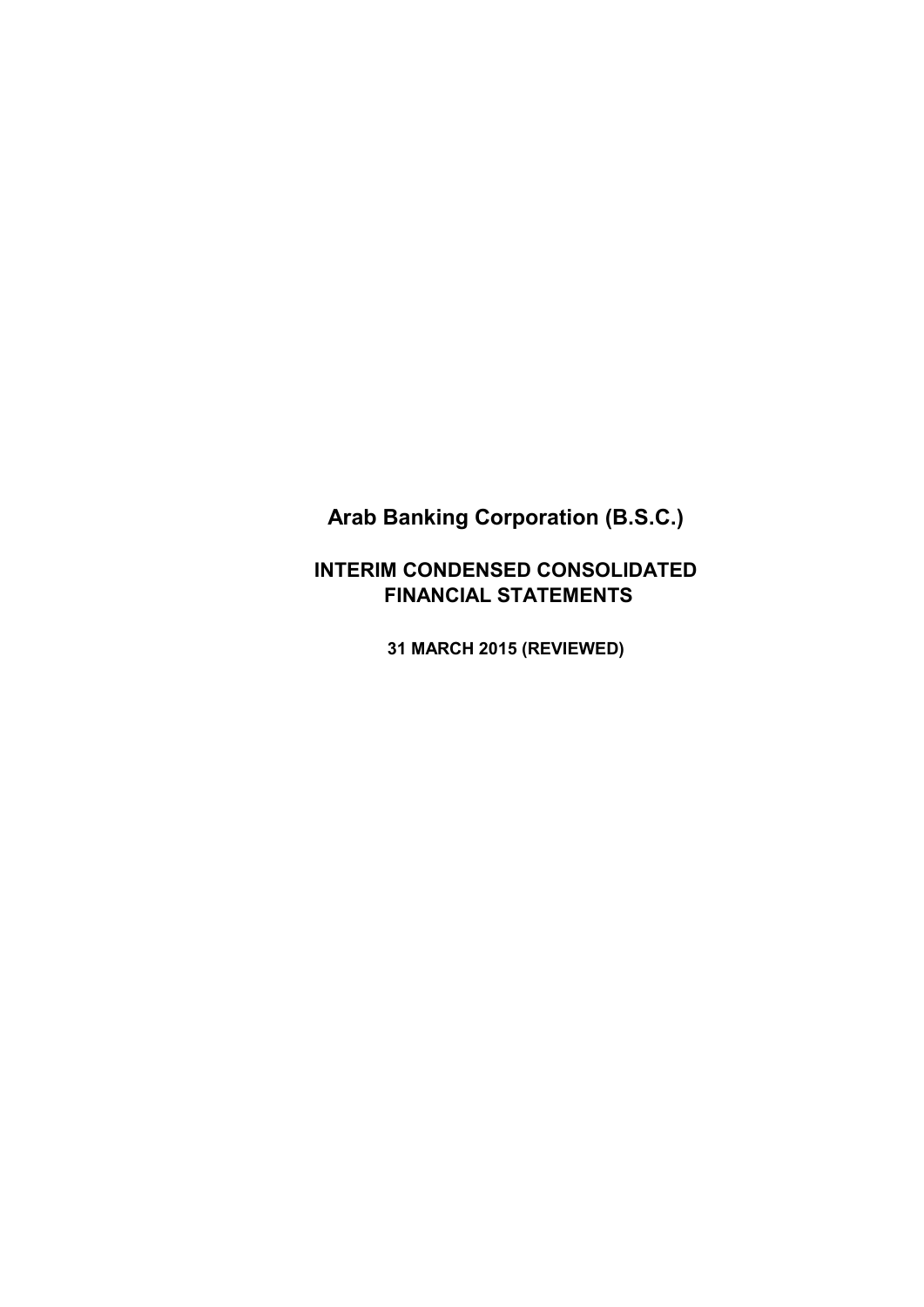

Ernst & Young P.O. Box 140 14th Floor, South Tower Bahrain World Trade Center Manama Kingdom of Bahrain

Tel: 14973 1753 5455 Fax: +973 1753 5405 manama@bh.ev.com ey.com/mena C.R. No. 6700

# REPORT ON REVIEW OF INTERIM CONDENSED CONSOLIDATED FINANCIAL STATEMENTS TO THE BOARD OF DIRECTORS OF **ARAB BANKING CORPORATION (B.S.C.)**

### **Introduction**

We have reviewed the accompanying interim condensed consolidated financial statements of Arab Banking Corporation (B.S.C.) [the Bank] and its subsidiaries [together the Group] as at 31 March 2015, comprising of the interim consolidated statement of financial position as at 31 March 2015 and the related interim consolidated statements of income, comprehensive income, changes in equity and cash flows for the three-month period then ended and explanatory notes. The Board of Directors is responsible for the preparation and presentation of these interim condensed consolidated financial statements in accordance with International Accounting Standard 34 Interim Financial Reporting (IAS 34). Our responsibility is to express a conclusion on these interim condensed consolidated financial statements based on our review.

### **Scope of Review**

We conducted our review in accordance with International Standard on Review Engagements 2410, Review of Interim Financial Information Performed by the Independent Auditor of the Entity. A review of interim financial information consists of making inquiries, primarily of persons responsible for financial and accounting matters, and applying analytical and other review procedures. A review is substantially less in scope than an audit conducted in accordance with International Standards on Auditing. Consequently, it does not enable us to obtain assurance that we would become aware of all significant matters that might be identified in an audit. Accordingly, we do not express an audit opinion.

### **Conclusion**

Based on our review, nothing has come to our attention that causes us to believe that the accompanying interim condensed consolidated financial statements are not prepared, in all material respects, in accordance with IAS 34.

Ernet + Young

30 April 2015 Manama, Kingdom of Bahrain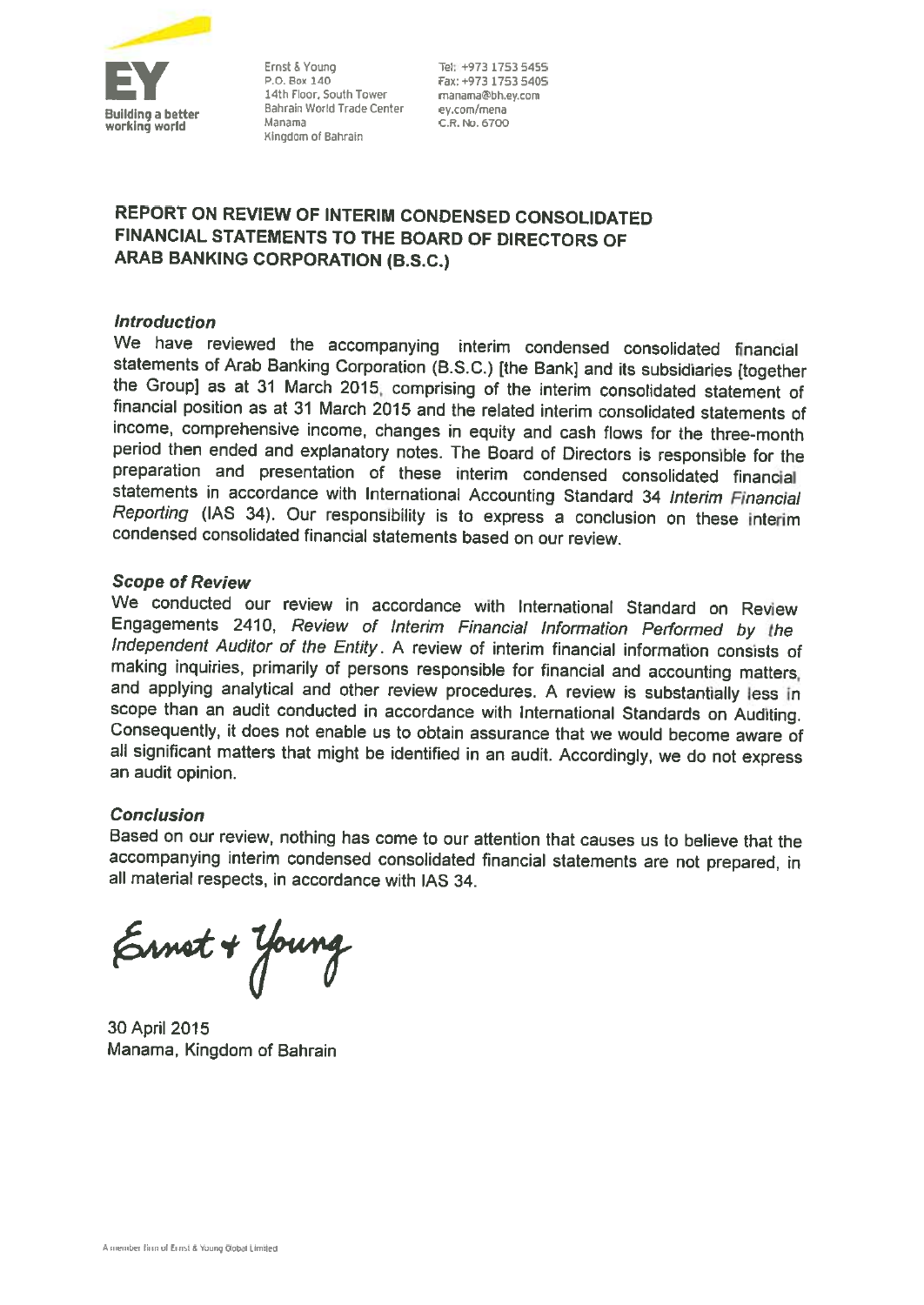# INTERIM CONSOLIDATED STATEMENT OF FINANCIAL POSITION

31 March 2015 (Reviewed)

*All figures in US\$ million*

|                                                                                                                                                                                                                                                                     | <b>Reviewed</b><br>2015                                     | Audited<br>31 March 31 December<br>2014                  |
|---------------------------------------------------------------------------------------------------------------------------------------------------------------------------------------------------------------------------------------------------------------------|-------------------------------------------------------------|----------------------------------------------------------|
| <b>ASSETS</b>                                                                                                                                                                                                                                                       |                                                             |                                                          |
| Liquid funds<br><b>Trading securities</b><br>Placements with banks and other financial institutions<br>Securities bought under repurchase agreements<br>Non-trading securities<br>Loans and advances                                                                | 1,077<br>601<br>5,204<br>1,607<br>4,891<br>13,885           | 909<br>539<br>5,870<br>987<br>4,627<br>14,819            |
| Interest receivable<br>Other assets                                                                                                                                                                                                                                 | 409<br>838                                                  | 387<br>1,090                                             |
| Premises and equipment                                                                                                                                                                                                                                              | 124                                                         | 128                                                      |
| <b>TOTAL ASSETS</b>                                                                                                                                                                                                                                                 | 28,636                                                      | 29,356                                                   |
| <b>LIABILITIES</b>                                                                                                                                                                                                                                                  |                                                             |                                                          |
| Deposits from customers<br>Deposits from banks and other financial institutions<br>Certificates of deposit<br>Securities sold under repurchase agreements<br>Interest payable<br>Taxation<br><b>Other liabilities</b><br>TERM NOTES, BONDS AND OTHER TERM FINANCING | 13,461<br>5,432<br>37<br>105<br>296<br>45<br>1,145<br>3,953 | 13,945<br>5,668<br>47<br>87<br>319<br>51<br>922<br>3,891 |
| <b>Total liabilities</b>                                                                                                                                                                                                                                            | 24,474                                                      | 24,930                                                   |
| <b>EQUITY</b><br>Share capital<br>Reserves                                                                                                                                                                                                                          | 3,110<br>680                                                | 3,110<br>896                                             |
| EQUITY ATTRIBUTABLE TO THE SHAREHOLDERS<br>OF THE PARENT                                                                                                                                                                                                            | 3,790                                                       | 4,006                                                    |
| Non-controlling interests                                                                                                                                                                                                                                           | 372                                                         | 420                                                      |
| <b>Total equity</b>                                                                                                                                                                                                                                                 | 4,162                                                       | 4,426                                                    |
| <b>TOTAL LIABILITIES AND EQUITY</b>                                                                                                                                                                                                                                 | 28,636                                                      | 29,356                                                   |

These interim condensed consolidated financial statements were authorised for issue by the Board of Directors on 30 April 2015 and signed on their behalf by the Chairman, Deputy Chairman and the Group Chief Executive Officer.

 $5.44$ 

Saddek El Kaber Chairman

Hilal Mishari Al Mutairi Deputy Chairman

 $\overline{y}$ 

Khaled Kawan Group Chief Executive Officer

The attached notes 1 to 5 form part of these interim condensed consolidated financial statements  $\overline{a}$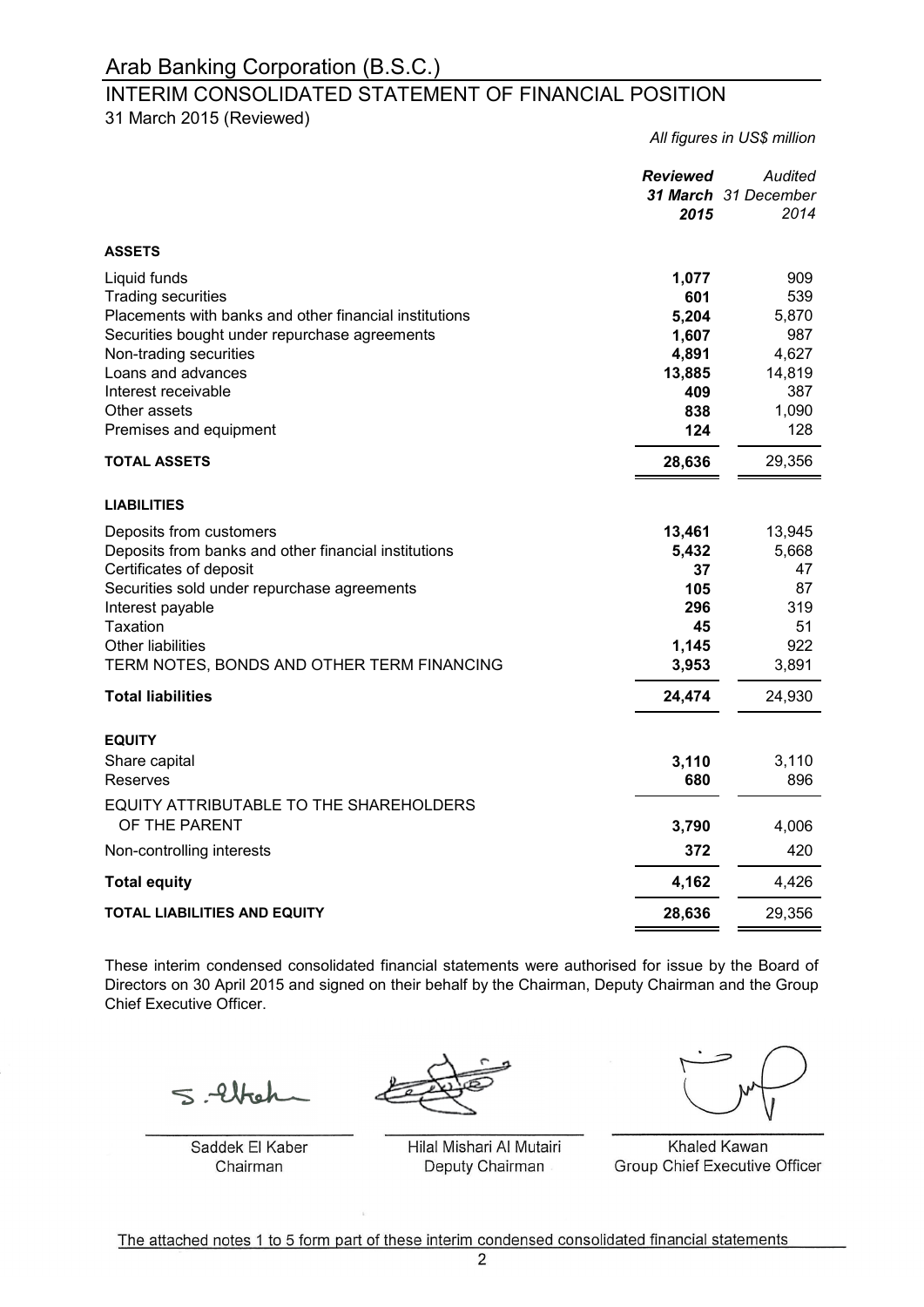# INTERIM CONSOLIDATED STATEMENT OF INCOME

Three-month period ended 31 March 2015 (Reviewed)

*All figures in US\$ million*

|                                                                 | Reviewed                       |              |  |
|-----------------------------------------------------------------|--------------------------------|--------------|--|
|                                                                 | Three months ended<br>31 March |              |  |
|                                                                 | 2015                           | 2014         |  |
| <b>OPERATING INCOME</b>                                         |                                |              |  |
| Interest and similar income<br>Interest and similar expense     | 363<br>(237)                   | 272<br>(140) |  |
| Net interest income                                             | 126                            | 132          |  |
| Other operating income                                          | 42                             | 94           |  |
| <b>Total operating income</b>                                   | 168                            | 226          |  |
| Impairment provisions - net                                     | (9)                            | (8)          |  |
| <b>NET OPERATING INCOME AFTER PROVISIONS</b>                    | 159                            | 218          |  |
| <b>OPERATING EXPENSES</b>                                       |                                |              |  |
| Staff                                                           | 72                             | 73           |  |
| Premises and equipment<br>Other                                 | 8<br>24                        | 9<br>21      |  |
|                                                                 |                                |              |  |
| <b>Total operating expenses</b>                                 | 104                            | 103          |  |
| <b>PROFIT BEFORE TAXATION</b>                                   | 55                             | 115          |  |
| Taxation on foreign operations                                  | 12                             | (29)         |  |
| PROFIT FOR THE PERIOD                                           | 67                             | 86           |  |
| Income attributable to non-controlling interests                | (15)                           | (15)         |  |
| PROFIT ATTRIBUTABLE TO THE<br><b>SHAREHOLDERS OF THE PARENT</b> | 52                             | 71           |  |
| <b>BASIC AND DILUTED EARNINGS</b>                               |                                |              |  |
| PER SHARE (EXPRESSED IN US\$)                                   | 0.02                           | 0.02         |  |

 $-91$ 

Saddek El Kaber Chairman

Saddek El Kaber Khaled Kawan Hilal Mishari Al Mutairi Deputy Chairman  $\overline{\phantom{a}}$ 

Group Chief Executive Officer Khaled Kawan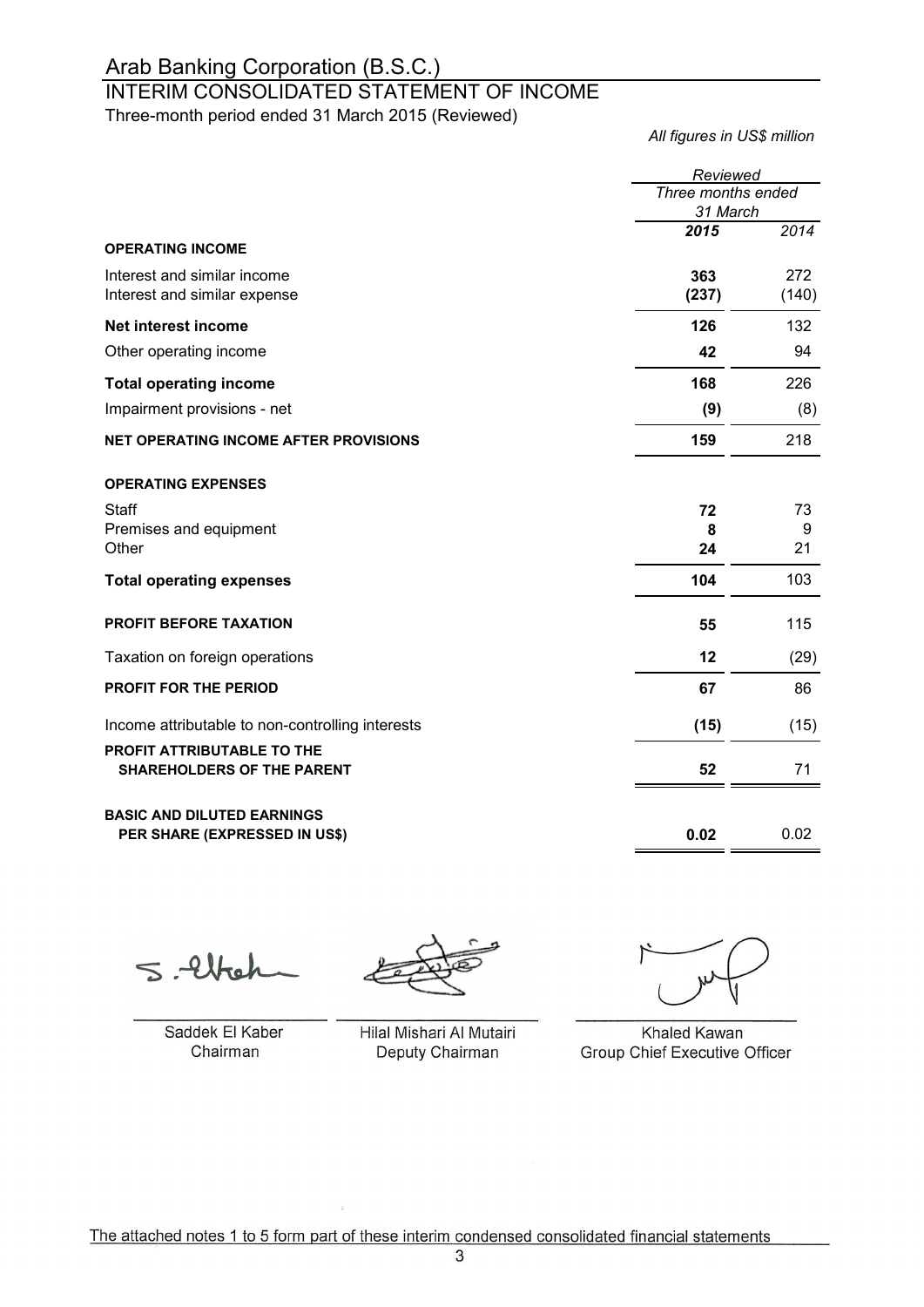# INTERIM CONSOLIDATED STATEMENT OF COMPREHENSIVE INCOME

Three-month period ended 31 March 2015 (Reviewed)

*All figures in US\$ million*

|                                                                                                                     | Reviewed                       |                |
|---------------------------------------------------------------------------------------------------------------------|--------------------------------|----------------|
|                                                                                                                     | Three months ended<br>31 March |                |
|                                                                                                                     | 2015                           | 2014           |
| <b>PROFIT FOR THE PERIOD</b>                                                                                        | 67                             | 86             |
| Other comprehensive income:                                                                                         |                                |                |
| Other comprehensive income that<br>could be reclassified (or recycled) to<br>profit or loss in subsequent periods:  |                                |                |
| Net fair value movements during the period after<br>impairment effect<br>Amortisation of fair value shortfall on    | 5                              | 17             |
| reclassified securities<br>Unrealised (loss) gain on exchange translation                                           | 1                              | $\overline{2}$ |
| of foreign subsidiaries                                                                                             | (181)                          | 32             |
|                                                                                                                     | (175)                          | 51             |
| Other comprehensive income that<br>cannot be reclassified (or recycled) to<br>profit or loss in subsequent periods: |                                |                |
| Net change in pension fund reserve                                                                                  | (1)                            | 1              |
|                                                                                                                     | (1)                            | $\mathbf{1}$   |
| Total other comprehensive (loss) income for the<br>period                                                           | (176)                          | 52             |
| TOTAL COMPREHENSIVE (LOSS) INCOME FOR<br><b>THE PERIOD</b>                                                          | (109)                          | 138            |
| Total comprehensive loss (income) attributable to<br>non-controlling interests                                      | 48                             | (26)           |
| TOTAL COMPREHENSIVE (LOSS) INCOME<br><b>ATTRIBUTABLE TO SHAREHOLDERS</b>                                            |                                |                |
| OF THE PARENT                                                                                                       | (61)                           | 112            |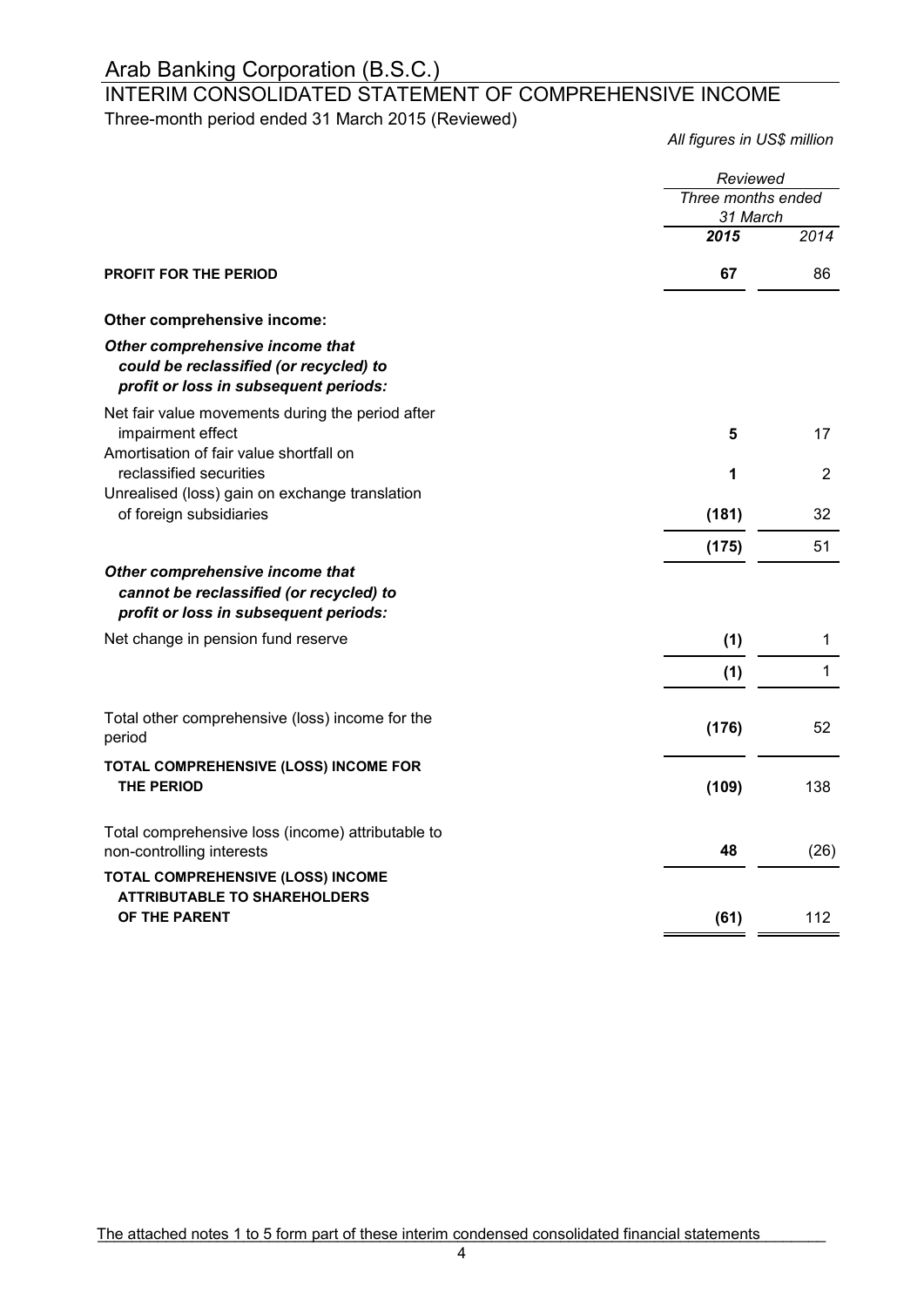# INTERIM CONSOLIDATED STATEMENT OF CASH FLOWS

Three-month period ended 31 March 2015 (Reviewed)

*All figures in US\$ million*

|                                                                                                                     | Reviewed           |            |
|---------------------------------------------------------------------------------------------------------------------|--------------------|------------|
|                                                                                                                     | Three months ended |            |
|                                                                                                                     | 31 March           |            |
|                                                                                                                     | 2015               | 2014       |
| <b>OPERATING ACTIVITIES</b>                                                                                         |                    |            |
| Profit for the period                                                                                               | 67                 | 86         |
| Adjustments for:                                                                                                    |                    |            |
| Impairment provisions - net                                                                                         | 9<br>3             | 8<br>3     |
| Depreciation and amortisation                                                                                       |                    |            |
| Gain on disposal of non-trading securities - net<br>Amortisation of fair value shortfall on reclassified securities | (9)<br>1           | (4)<br>2   |
|                                                                                                                     |                    |            |
| Changes in operating assets and liabilities:<br>Treasury bills and other eligible bills                             | 104                | (133)      |
| <b>Trading securities</b>                                                                                           | (146)              |            |
| Placements with banks and other financial institutions                                                              | 543                | (166)      |
| Securities bought under repurchase agreements                                                                       | (869)              | (234)      |
| Loans and advances                                                                                                  | (49)               | (525)      |
| Interest receivable and other assets                                                                                | 123                | (98)       |
| Deposits from customers                                                                                             | 62                 | 798        |
| Deposits from banks and other financial institutions                                                                | 471                | 174        |
| Securities sold under repurchase agreements                                                                         | 20                 | 72         |
| Interest payable and other liabilities                                                                              | 290                | (36)<br>22 |
| Other non-cash movements                                                                                            | (22)               |            |
| Net cash from (used in) operating activities                                                                        | 598                | (31)       |
| <b>INVESTING ACTIVITIES</b>                                                                                         |                    |            |
| Purchase of non-trading securities                                                                                  | (1, 147)           | (590)      |
| Sale and redemption of non-trading securities                                                                       | 828                | 768        |
| Purchase of premises and equipment                                                                                  | (6)                | (2)        |
| Sale of premises and equipment                                                                                      | 1                  | 1          |
| Additional investment in a subsidiary                                                                               | (2)                | (9)        |
| Net cash (used in) from investing activities                                                                        | (326)              | 168        |
| <b>FINANCING ACTIVITIES</b>                                                                                         |                    |            |
| (Issue) redemption of certificates of deposit - net                                                                 | (6)                | 1          |
| Issue of term notes, bonds and other term financing                                                                 | 54                 |            |
| Dividend paid to non-controlling interests                                                                          | (4)                | (4)        |
| Net cash from (used in) financing activities                                                                        | 44                 | (3)        |
| Net change in cash and cash equivalents                                                                             | 316                | 134        |
| Effect of exchange rate changes on liquid funds                                                                     | (43)               | 5          |
| Cash and cash equivalents at beginning of the period                                                                | 759                | 866        |
| CASH AND CASH EQUIVALENTS AT END OF THE PERIOD                                                                      | 1,032              | 1,005      |

The attached notes 1 to 5 form part of these interim condensed consolidated financial statements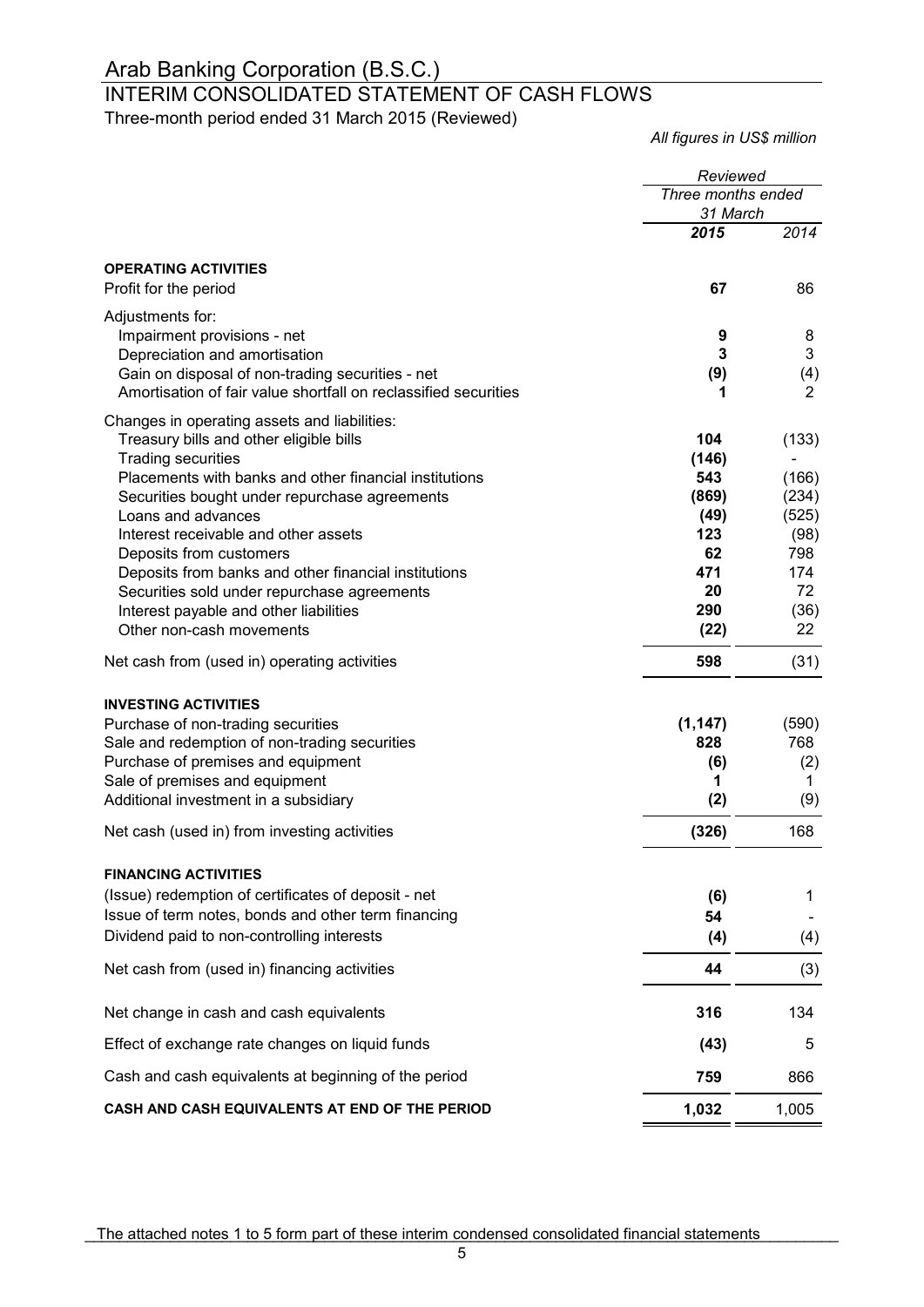# INTERIM CONSOLIDATED STATEMENT OF CHANGES IN EQUITY

Three-month period ended 31 March 2015 (Reviewed)

*All figures in US\$ million*

|                                                                                                                                  |                  |                              |                    |                       |                                                                                                 |                                        |                            |                      | Non-<br>controlling | Total                |
|----------------------------------------------------------------------------------------------------------------------------------|------------------|------------------------------|--------------------|-----------------------|-------------------------------------------------------------------------------------------------|----------------------------------------|----------------------------|----------------------|---------------------|----------------------|
|                                                                                                                                  | Share<br>capital | Statutory<br>reserve         | General<br>reserve | Retained<br>earnings* | Attributable to shareholders of the parent<br>Foreign<br>exchange<br>translation<br>adjustments | Cumulative<br>changes in<br>fair value | Pension<br>fund<br>reserve | Total                | interests           | equity               |
| At 31 December 2014<br>Profit for the period<br>Other comprehensive (loss) income for the period                                 | 3,110            | 426                          | 100                | 684<br>52             | (284)<br>(118)                                                                                  | (7)<br>6                               | (23)<br>(1)                | 4,006<br>52<br>(113) | 420<br>15<br>(63)   | 4,426<br>67<br>(176) |
| Total comprehensive income (loss) for the period<br>Dividend**<br>Other equity movements in subsidiaries                         |                  |                              |                    | 52<br>(156)           | (118)                                                                                           | 6                                      | (1)                        | (61)<br>(156)        | (48)                | (109)<br>(156)       |
| At 31 March 2015 (reviewed)                                                                                                      | 3,110            | 426                          | 100                | 581                   | (402)                                                                                           | (1)                                    | (24)                       | 3,790                | 372                 | 4,162                |
| At 31 December 2013<br>Profit for the period<br>Other comprehensive income for the period                                        | 3,110            | 400                          | 150                | 555<br>71             | (224)<br>21                                                                                     | (32)<br>19                             | (19)                       | 3,940<br>71<br>41    | 419<br>15<br>11     | 4,359<br>86<br>52    |
| Total comprehensive income for the period<br>Dividend**<br>Transfers during the period<br>Other equity movements in subsidiaries |                  | $\qquad \qquad \blacksquare$ | (50)               | 71<br>(156)<br>50     | 21                                                                                              | 19                                     |                            | 112<br>(156)         | 26<br>(7)           | 138<br>(156)<br>(6)  |
| At 31 March 2014 (reviewed)                                                                                                      | 3,110            | 400                          | 100                | 521                   | (203)                                                                                           | (13)                                   | (18)                       | 3,897                | 438                 | 4,335                |

\* Retained earnings include non-distributable reserves arising from consolidation of subsidiaries amounting to US\$ 408 million (31 December 2014: US\$ 406 million).

\*\* A dividend of US\$ 0.05 per share (2014: US\$ 0.05 per share) has been approved for payment at the Annual General Meeting held on 22 March 2015 (2014: 23 March 2014).

The attached notes 1 to 5 form part of these interim condensed consolidated financial statements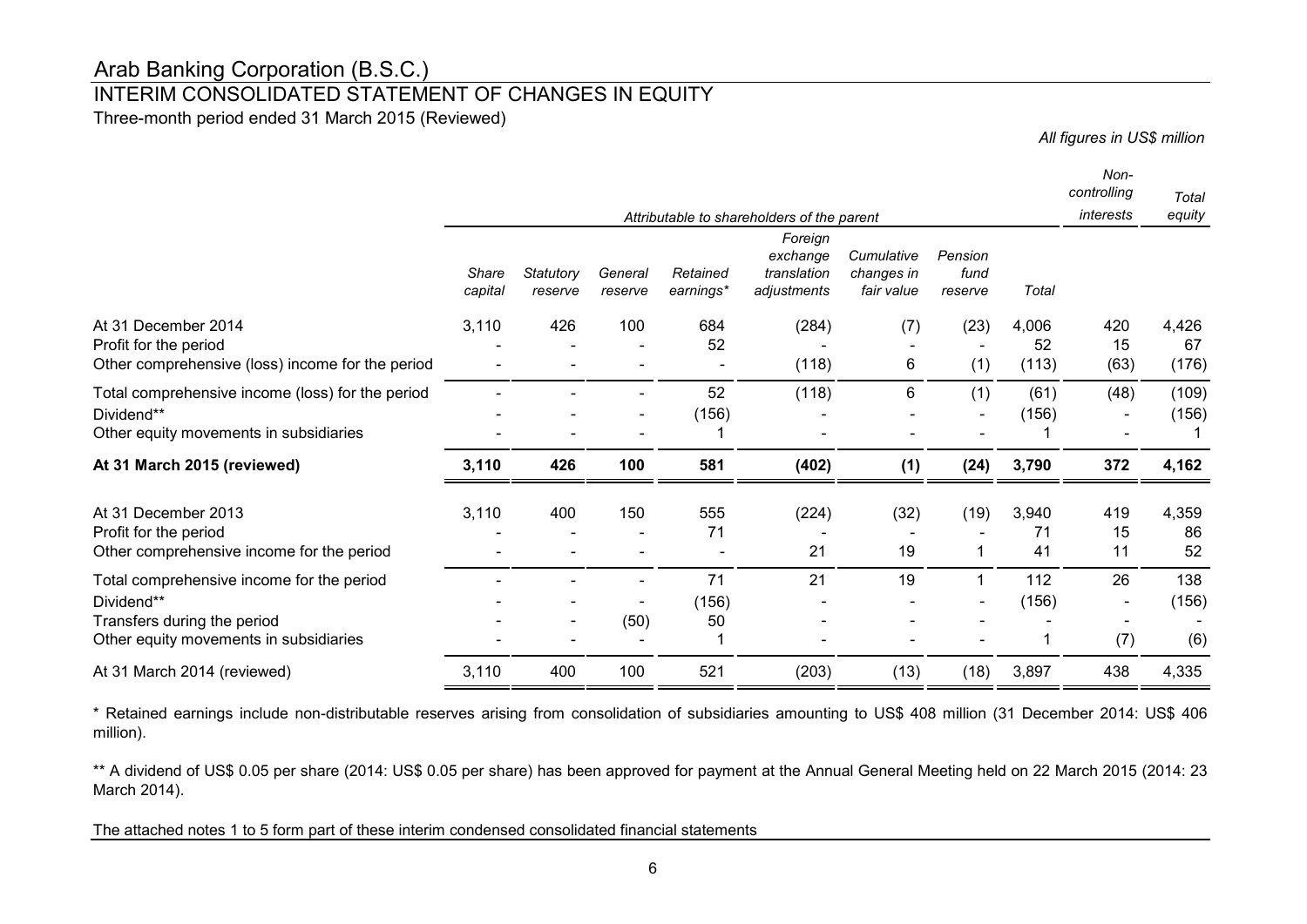# NOTES TO THE INTERIM CONDENSED CONSOLIDATED FINANCIAL **STATEMENTS**

31 March 2015 (Reviewed)

*All figures in US\$ million*

### **1 INCORPORATION AND ACTIVITIES**

Arab Banking Corporation (B.S.C.) [the Bank] is incorporated in the Kingdom of Bahrain by an Amiri decree and operates under a wholesale banking licence issued by the Central Bank of Bahrain. The Bank is a Bahraini Shareholding Company with limited liability and is listed on the Bahrain Bourse. The Central Bank of Libya is the ultimate parent of the Bank and its subsidiaries (together 'the Group').

The Bank's registered office is at ABC Tower, Diplomatic Area, P.O. Box 5698, Manama, Kingdom of Bahrain. The Bank is registered under commercial registration number 10299 issued by the Ministry of Industry and Commerce, Kingdom of Bahrain.

The Group offers a range of international wholesale banking services including Corporate Banking & Financial Institutions, Project & Structured Finance, Syndications, Treasury, Trade Finance services and Islamic Banking. Retail banking services are only provided in the MENA region.

## **2 BASIS OF PREPARATION AND CHANGES TO THE GROUP'S ACCOUNTING POLICIES**

### **2.1 Basis of preparation**

The interim condensed consolidated financial statements for the three-month period ended 31 March 2015 have been prepared in accordance with IAS 34 *Interim Financial Reporting* .

The interim condensed consolidated financial statements do not contain all information and disclosures required in the annual financial statements, and should be read in conjunction with the Group's annual consolidated financial statements for the year ended 31 December 2014. In addition, results for the three-month period ended 31 March 2015 are not necessarily indicative of the results that may be expected for the financial year ending 31 December 2015.

#### **2.2 Basis of consolidation**

These interim condensed consolidated financial statements include the financial statements of the Bank and its subsidiaries after elimination of inter-company transactions and balances.

#### **2.3 New standards, interpretations and amendments adopted by the Group**

The accounting policies adopted in the preparation of the interim condensed consolidated financial statements are consistent with those followed in the preparation of the Group's annual consolidated financial statements for the year ended 31 December 2014, except for the adoption of new standards and interpretations effective as of 1 January 2015.

The following amended accounting standards became effective in 2015 and have been adopted by the Group in preparation of these interim condensed consolidated financial statements as applicable. Whilst they did not have any material impact on these interim condensed consolidated financial statements, they may require additional disclosures in the annual consolidated financial statements for the year ending 31 December 2015:

Amendments to IAS 19 Defined Benefits Plans : Employee Contributions Annual Improvement Cycle - 2010-2012 Annual Improvement Cycle - 2011-2013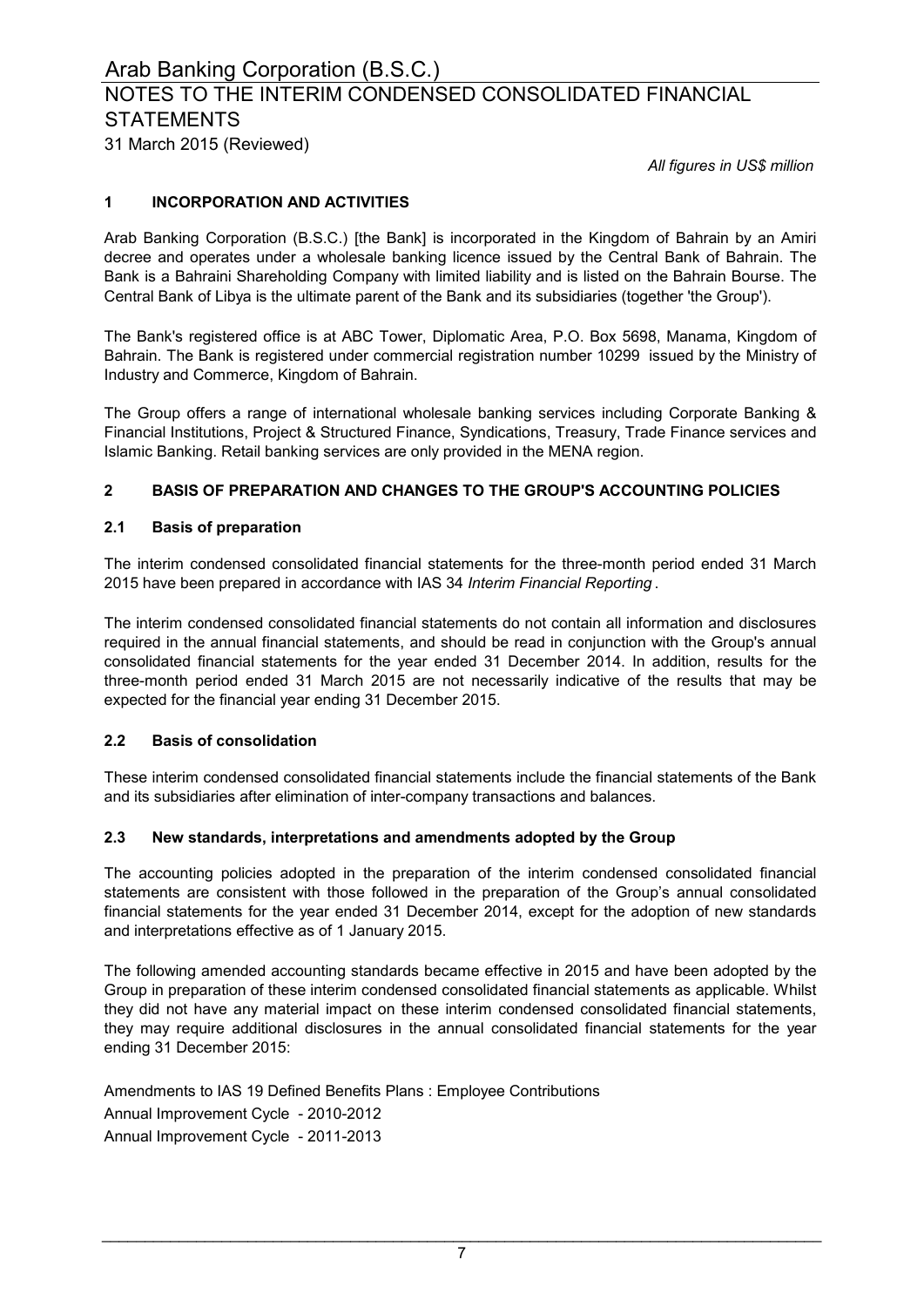# NOTES TO THE INTERIM CONDENSED CONSOLIDATED FINANCIAL **STATEMENTS**

31 March 2015 (Reviewed)

*All figures in US\$ million*

#### **2 BASIS OF PREPARATION AND CHANGES TO THE GROUP'S ACCOUNTING POLICIES (continued)**

### **2.4 New standards, interpretations and amendments issued but not yet effective**

The standards and interpretations that are issued, but not yet effective, up to the date of issuance of the Group's financial statements are disclosed below. The Group intends to adopt these standards, if applicable, when they become effective.

| Topic                                                                   | <b>Effective date</b> |
|-------------------------------------------------------------------------|-----------------------|
| <b>IFRS 9 Financial Instruments</b>                                     | 1 January 2018        |
| <b>IFRS 14 Regulatory Deferral Accounts</b>                             | 1 January 2016        |
| <b>IFRS 15 Revenue from Contracts with Customers</b>                    | 1 January 2017        |
| Amendments to IFRS 11 Joint Arrangement: Accounting for                 |                       |
| acquisition of interest                                                 | 1 January 2016        |
| Amendments to IAS 16 and IAS 38: Clarification of acceptable methods of |                       |
| depreciation and amortization                                           | 1 January 2016        |
| Amendments to IAS 27: Equity method in separate financial statements    | 1 January 2016        |

The Group is assessing the impact of implementation of these standards.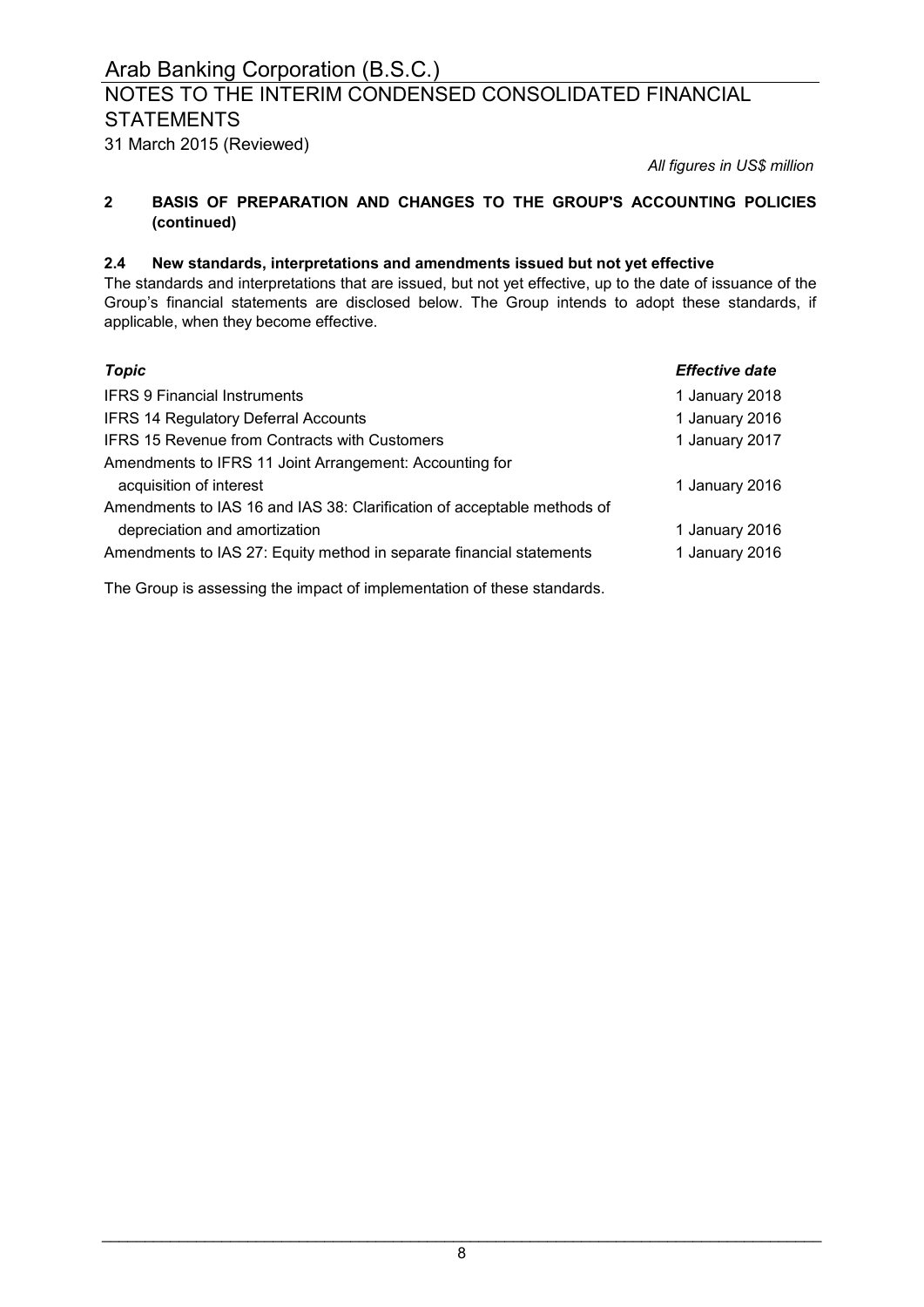# NOTES TO THE INTERIM CONDENSED CONSOLIDATED FINANCIAL **STATEMENTS**

31 March 2015 (Reviewed)

*All figures in US\$ million*

### **3 OPERATING SEGMENTS**

For management purposes, the Group is organised into five operating segments which are based on business units and their activities. The Group has accordingly been structured to place its activities under the distinct divisions which are as follows:

- **MENA subsidiaries** cover retail, corporate and treasury activities of subsidiaries in North Africa and Levant;
- **International wholesale banking** encompasses corporate and structured finance, trade finance, Islamic banking services and syndications;
- **Group treasury** comprises treasury activities of Bahrain Head Office, New York and London;
- **ABC Brasil** primarily reflects the commercial banking activities of the Brazilian subsidiary Banco ABC Brasil S.A., focusing on the corporate and middle market segments in Brazil; and
- **Other** includes activities of Arab Financial Services B.S.C. (c).

| <b>International</b>                                         |                             |                      |                   |                             |              |              |
|--------------------------------------------------------------|-----------------------------|----------------------|-------------------|-----------------------------|--------------|--------------|
| Three-month period ended<br>31 March 2015                    | <b>MENA</b><br>subsidiaries | wholesale<br>banking | Group<br>treasury | <b>ABC</b><br><b>Brasil</b> | <b>Other</b> | <b>Total</b> |
| Net interest income                                          | 31                          | 27                   | 11                | 57                          |              | 126          |
| Other operating income                                       | 12                          | 22                   | 3                 | (1)                         | 6            | 42           |
| Total operating income                                       | 43                          | 49                   | 14                | 56                          | 6            | 168          |
| Profit before impairment provisions                          | 21                          | 34                   | 9                 | 26                          | 1            | 91           |
| Impairment (provisions) writeback - net                      | (2)                         | (1)                  | 6                 | (12)                        |              | (9)          |
| Profit before taxation and unallocated<br>operating expenses | 19                          | 33                   | 15                | 14                          |              | 82           |
| Taxation on foreign operations                               | (6)                         | (1)                  |                   | 19                          |              | 12           |
| Unallocated operating expenses                               |                             |                      |                   |                             |              | (27)         |
| Profit for the period                                        |                             |                      |                   |                             |              | 67           |
| Operating assets                                             |                             |                      |                   |                             |              |              |
| as at 31 March 2015                                          | 3,610                       | 8,836                | 9,321             | 6,805                       | 64           | 28,636       |
| Operating liabilities                                        |                             |                      |                   |                             |              |              |
| as at 31 March 2015                                          | 2,993                       |                      | 15,574            | 5,897                       | 10           | 24,474       |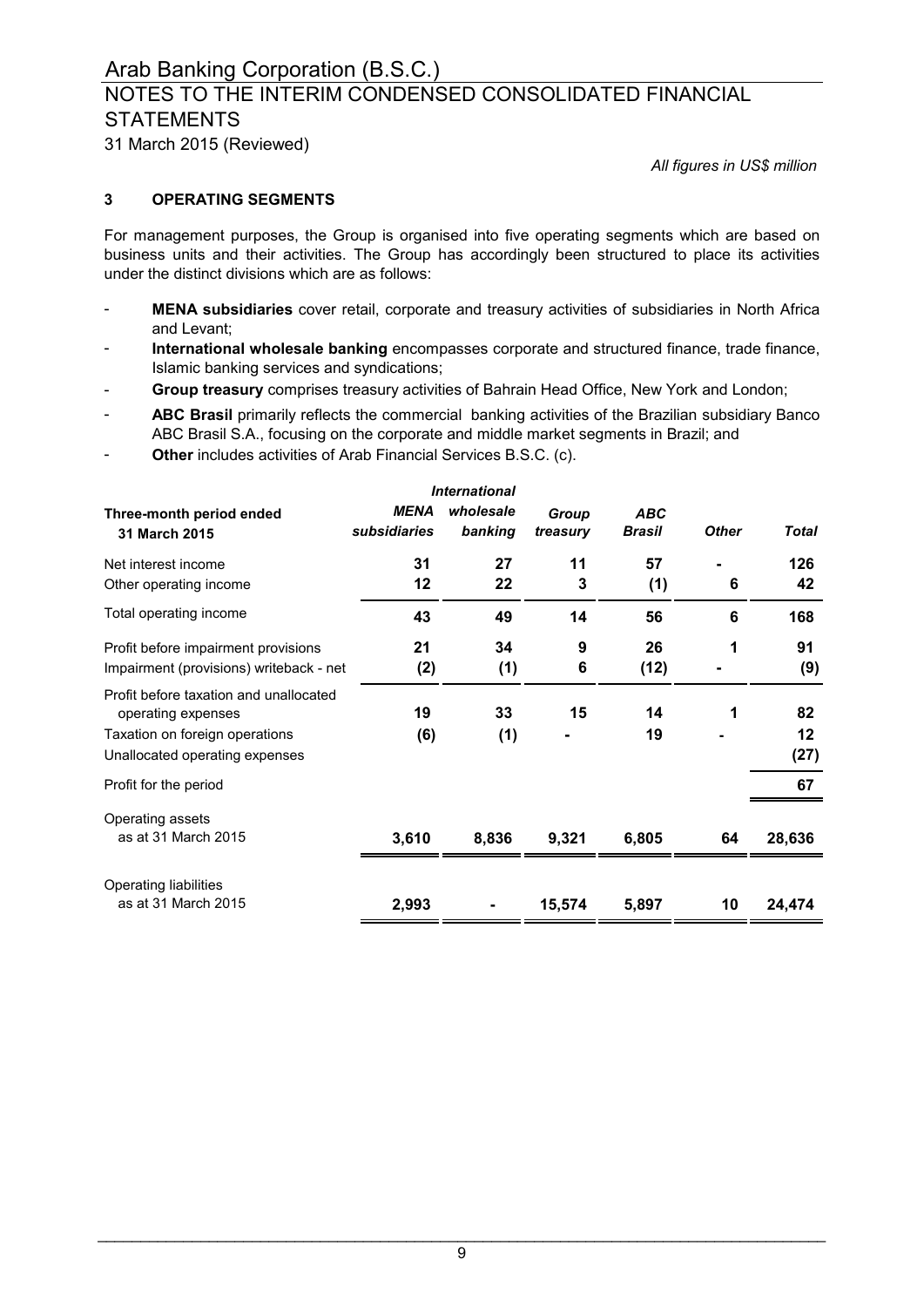# NOTES TO THE INTERIM CONDENSED CONSOLIDATED FINANCIAL **STATEMENTS**

31 March 2015 (Reviewed)

*All figures in US\$ million*

# **3 OPERATING SEGMENTS (continued)**

|                                                              |              | <i><b>International</b></i> |          |        |                |        |
|--------------------------------------------------------------|--------------|-----------------------------|----------|--------|----------------|--------|
| Three-month period ended                                     | <b>MENA</b>  | wholesale                   | Group    | ABC    |                |        |
| 31 March 2014                                                | subsidiaries | banking                     | treasury | Brasil | Other          | Total  |
| Net interest income                                          | 31           | 27                          | 15       | 59     |                | 132    |
| Other operating income                                       | 11           | 28                          | 15       | 33     | 7              | 94     |
| Total operating income                                       | 42           | 55                          | 30       | 92     | 7              | 226    |
| Profit before impairment provisions                          | 20           | 39                          | 26       | 60     | $\overline{2}$ | 147    |
| Impairment (provisions) writeback - net                      | (3)          | 5                           |          | (10)   |                | (8)    |
| Profit before taxation and unallocated<br>operating expenses | 17           | 44                          | 26       | 50     | 2              | 139    |
| Taxation on foreign operations                               | (5)          | (3)                         | (1)      | (20)   |                | (29)   |
| Unallocated operating expenses                               |              |                             |          |        |                | (24)   |
| Profit for the period                                        |              |                             |          |        |                | 86     |
| Operating assets                                             |              |                             |          |        |                |        |
| as at 31 December 2014                                       | 3,603        | 9,091                       | 9,247    | 7,352  | 63             | 29,356 |
| Operating liabilities                                        |              |                             |          |        |                |        |
| as at 31 December 2014                                       | 2,981        |                             | 15,643   | 6,296  | 10             | 24,930 |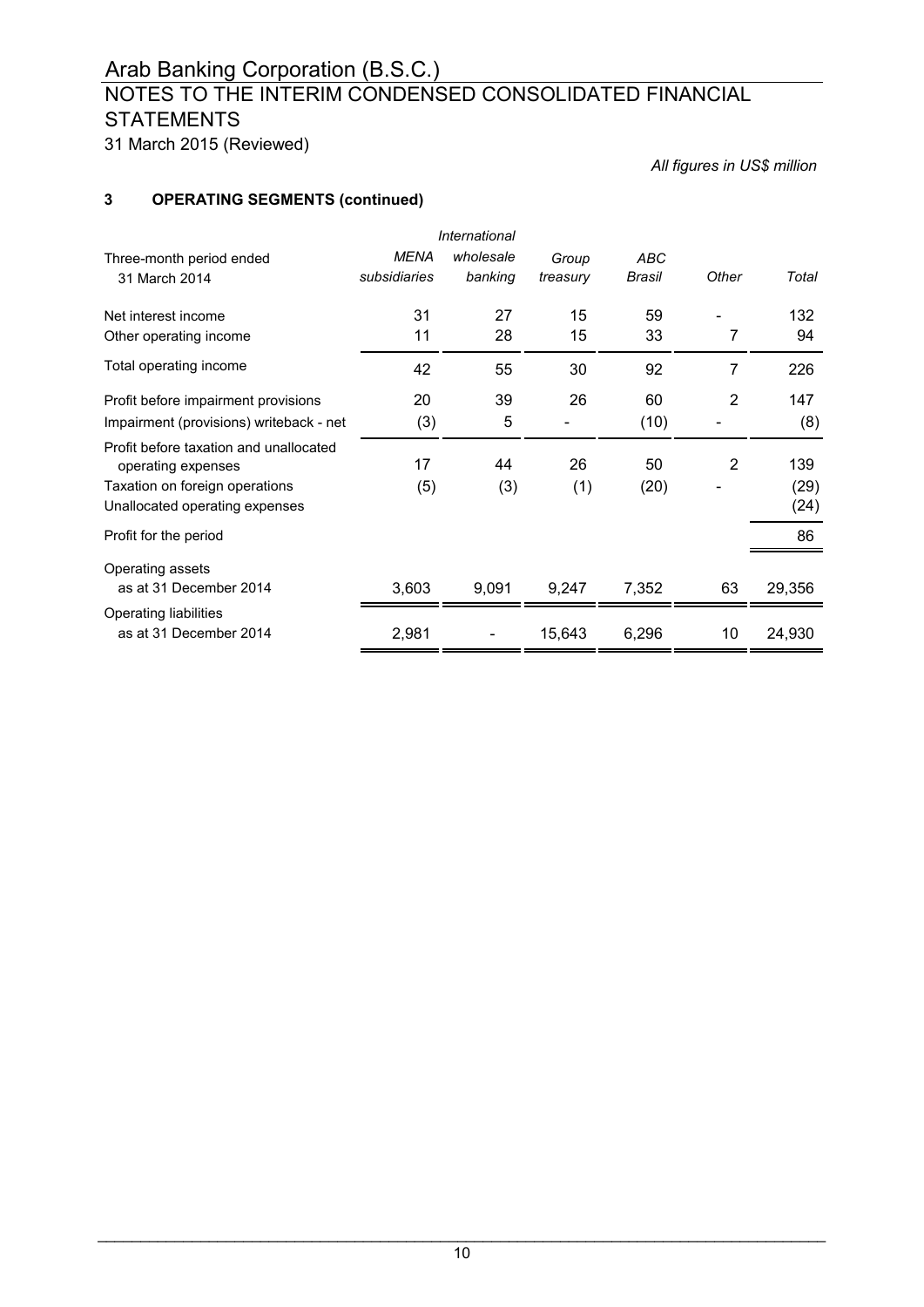# NOTES TO THE INTERIM CONDENSED CONSOLIDATED FINANCIAL **STATEMENTS**

31 March 2015 (Reviewed)

*All figures in US\$ million*

### **4 FINANCIAL INSTRUMENTS**

The following table provides the fair value measurement heirarchy of the Group's financial assets and financial liabilities.

#### **Quantitative disclosure of fair value measurement hierarchy for assets as at 31 March 2015:**

#### **Financial assets measured at fair value:**

|                                             | Level 1 | Level 2 | <b>Total</b> |
|---------------------------------------------|---------|---------|--------------|
| <b>Trading securities</b>                   | 500     | 101     | 601          |
| Non-trading securities - available-for-sale |         |         |              |
| Quoted debt securities                      | 3.144   |         | 3,144        |
| Unquoted debt securities                    |         | 723     | 723          |
| Quoted equity shares                        | 4       |         | 4            |
| Unquoted equity shares                      |         |         |              |
| Derivatives held for trading                |         |         |              |
| Interest rate swaps                         |         | 32      | 32           |
| Currency swaps                              |         | 16      | 16           |
| Forward foreign exchange contracts          |         | 83      | 83           |
| Options                                     |         | 209     | 210          |
| <b>Futures</b>                              | 7       |         |              |
| Derivatives held as hedges                  |         |         |              |
| Interest rate swaps                         |         | 2       | 2            |
| Forward foreign exchange contracts          |         | 15      | 15           |

**Quantitative disclosure of fair value measurement hierarchy for liabilities as at 31 March 2015:**

#### **Financial liabilities measured at fair value:**

|                                    | Level 1 | Level 2 | Total |
|------------------------------------|---------|---------|-------|
| Derivatives held for trading       |         |         |       |
| Interest rate swaps                |         | 28      | 28    |
| Currency swaps                     |         | 68      | 68    |
| Forward foreign exchange contracts |         | 116     | 116   |
| Options                            | 5       | 208     | 213   |
| <b>Futures</b>                     | 8       |         | 8     |
| Derivatives held as hedges         |         |         |       |
| Interest rate swaps                |         |         |       |
| Forward foreign exchange contracts |         |         |       |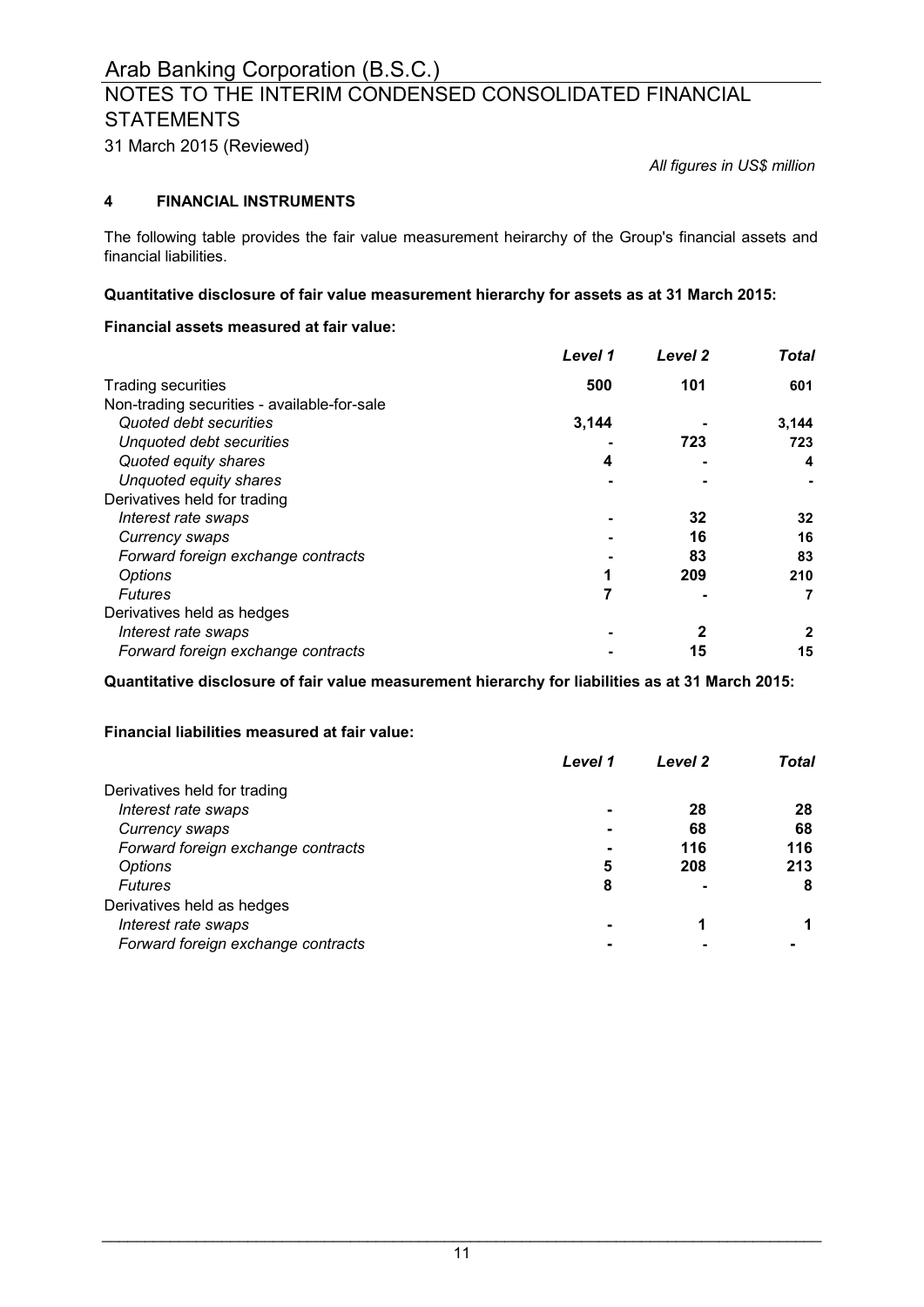# NOTES TO THE INTERIM CONDENSED CONSOLIDATED FINANCIAL **STATEMENTS**

31 March 2015 (Reviewed)

*All figures in US\$ million*

### **4 FINANCIAL INSTRUMENTS (continued)**

Quantitative disclosure of fair value measurement hierarchy for assets as at 31 December 2014:

Financial assets measured at fair value:

|                                             | Level 1 | Level 2 | Total |
|---------------------------------------------|---------|---------|-------|
| <b>Trading securities</b>                   | 466     | 73      | 539   |
| Non-trading securities - available-for-sale |         |         |       |
| Quoted debt securities                      | 3,013   |         | 3,013 |
| Unquoted debt securities                    |         | 779     | 779   |
| Quoted equity shares                        | 4       |         | 4     |
| Unquoted equity shares                      |         |         |       |
| Derivatives held for trading                |         |         |       |
| Interest rate swaps                         |         | 27      | 27    |
| Currency swaps                              |         | 9       | 9     |
| Forward foreign exchange contracts          |         | 131     | 131   |
| <b>Options</b>                              |         | 296     | 297   |
| <b>Futures</b>                              | 17      |         | 17    |
| Derivatives held as hedges                  |         |         |       |
| Interest rate swaps                         |         | 3       | 3     |
| Forward foreign exchange contracts          |         | 136     | 136   |

Quantitative disclosure of fair value measurement hierarchy for liabilities as at 31 December 2014:

Financial liabilities measured at fair value:

|                                    | Level 1 | Level 2 | Total |
|------------------------------------|---------|---------|-------|
| Derivatives held for trading       |         |         |       |
| Interest rate swaps                |         | 23      | 23    |
| Currency swaps                     |         | 25      | 25    |
| Forward foreign exchange contracts |         | 104     | 104   |
| Options                            | 2       | 297     | 299   |
| <b>Futures</b>                     | 29      |         | 29    |
| Derivatives held as hedges         |         |         |       |
| Interest rate swaps                |         |         |       |
| Forward foreign exchange contracts |         |         |       |

### **Fair values of financial instruments not carried at fair value**

Except for the following, the fair value of financial instruments which are not carried at fair value are not materially different from their carrying value.

|                                                                            | 31 March 2015     |               | 31 December 2014  |               |
|----------------------------------------------------------------------------|-------------------|---------------|-------------------|---------------|
|                                                                            | Carrying<br>value | Fair<br>value | Carrying<br>value | Fair<br>value |
| <b>Financial assets</b><br>Other non-trading securities                    | 992               | 998           | 803               | 809           |
| <b>Financial liabilities</b><br>Term notes, bonds and other term financing | 3.953             | 3.931         | 3.891             | 3.890         |

For financial instruments that are recognised at fair value on a recurring basis, the Group determines whether transfers have occurred between Levels in the hierarchy by re-assessing categorisation at the end of each reporting period.